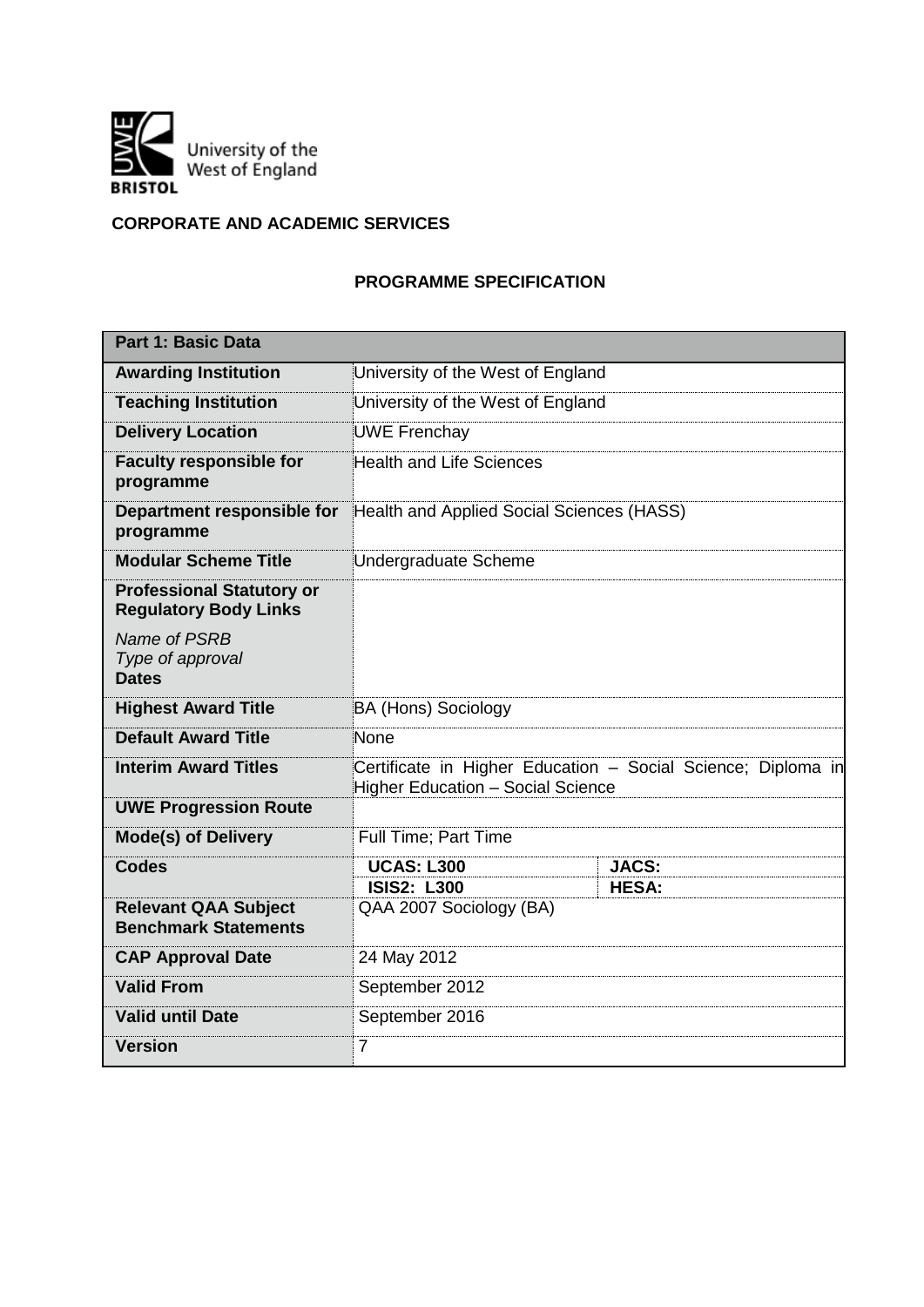#### **Part 2: Educational Aims of the Programme**

The Sociology Undergraduate Programme has been designed to provide an intellectually stimulating and practically relevant learning experience. At Level 1 the programme is designed to provide students with an extensive introduction to the theoretical, methodological and practical aspects of the discipline. At Levels 2 and 3 the programme focuses on the further development of each of those aspects together with a specific orientation to the acquisition of a range of discipline-specific and transferable skills. The educational aims are as follows:

- To provide a general educational experience through which students will acquire a range of transferable skills and those virtues associated with learning and reflection.
- To provide a general foundation for the world of work by equipping students with the broad range of transferable and subject specific skills, understanding and knowledge
- To impart a broad range of skills: discipline specific, cognitive, analytical and general transferable skills, (some examples including - judging and evaluating evidence, interpreting, data gathering and synthesizing information, formulating reasoned arguments) all of which provide students with a sound grounding for further study
- To acknowledge the wide diversity of student learning styles, experiences and interests through provision of a flexible and varied programme
- To provide students with a broad sociological understanding of the relationship between individual experiences, values and choices made in daily life and social structure
- To encourage critical scrutiny and rigorous investigation of everyday micro experiences and their relationship to macro social structures and cultural processes
- To foster critical study, collaborative, co-operative and, independent learning. This aim includes the encouragement of reflexive self-awareness in group oriented and individual research and writing tasks. Reflexive self-awareness is also encouraged in regard to the student's development as a competent and thoughtful social researcher
- To provide a dedicated sociology programme enriched by research, scholarship and knowledge exchange and public engagement undertaken by members of the subject-group.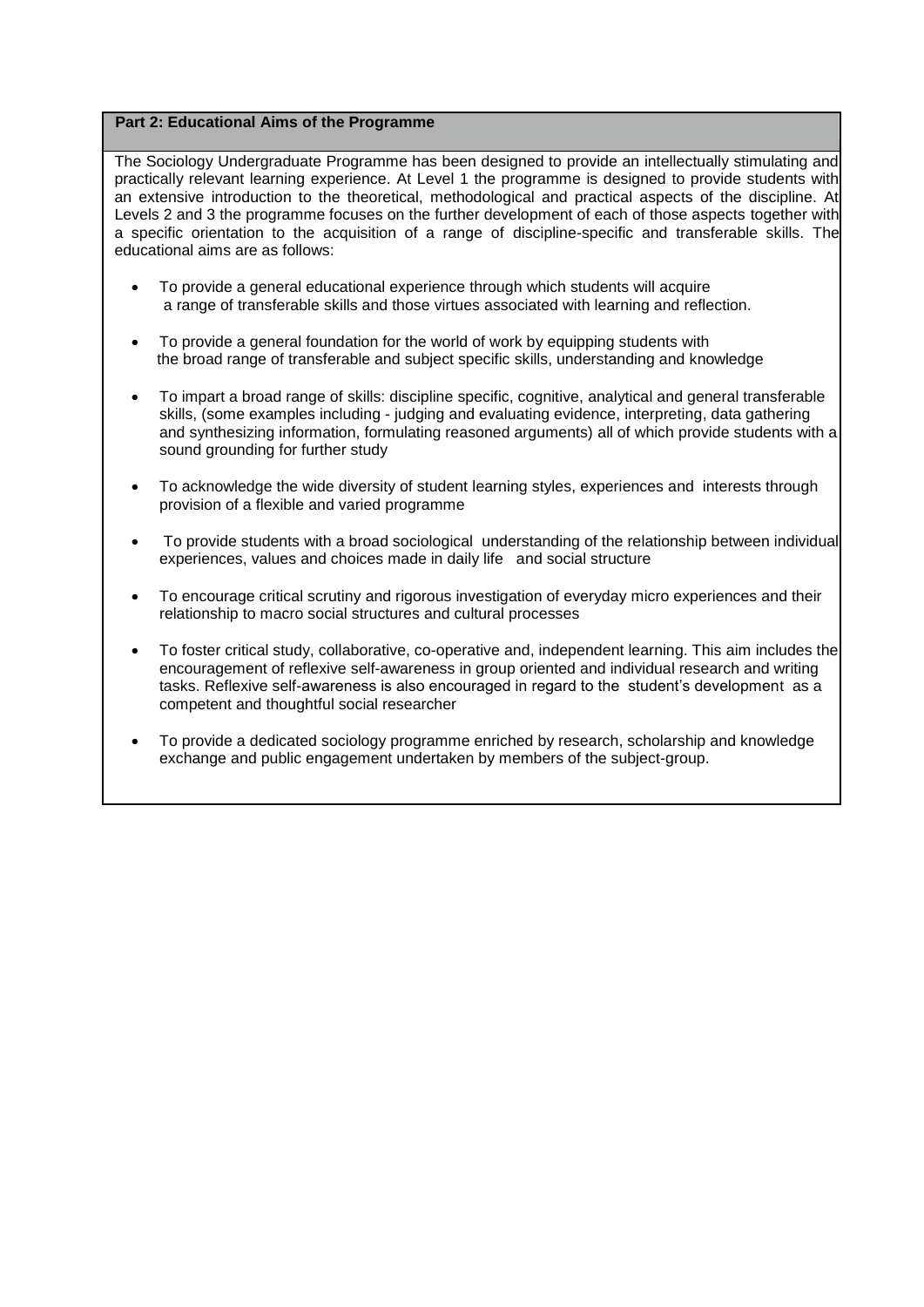## **Part 3: Learning Outcomes of the Programme**

The award route provides opportunities for students to develop and demonstrate knowledge and understanding, qualities, skills and other attributes in the following areas:

| <b>Learning Outcomes</b>                                                                                                                                                                                                                                                                                                                                                                                                                                                                                                                                                                                                                                                                                                                                                                    | Teaching, Learning and Assessment Strategies                                                                                                                                                                                                                                                                                                                                                                                                                                                                                                                                                                                                                                                                                                                                                                                                                                                                                                                                                                                                                                                                                                                                                                                                                                                                                                                                                                                                                                                                                                                                                                                                                                                                                    |
|---------------------------------------------------------------------------------------------------------------------------------------------------------------------------------------------------------------------------------------------------------------------------------------------------------------------------------------------------------------------------------------------------------------------------------------------------------------------------------------------------------------------------------------------------------------------------------------------------------------------------------------------------------------------------------------------------------------------------------------------------------------------------------------------|---------------------------------------------------------------------------------------------------------------------------------------------------------------------------------------------------------------------------------------------------------------------------------------------------------------------------------------------------------------------------------------------------------------------------------------------------------------------------------------------------------------------------------------------------------------------------------------------------------------------------------------------------------------------------------------------------------------------------------------------------------------------------------------------------------------------------------------------------------------------------------------------------------------------------------------------------------------------------------------------------------------------------------------------------------------------------------------------------------------------------------------------------------------------------------------------------------------------------------------------------------------------------------------------------------------------------------------------------------------------------------------------------------------------------------------------------------------------------------------------------------------------------------------------------------------------------------------------------------------------------------------------------------------------------------------------------------------------------------|
|                                                                                                                                                                                                                                                                                                                                                                                                                                                                                                                                                                                                                                                                                                                                                                                             | A Knowledge and Understanding                                                                                                                                                                                                                                                                                                                                                                                                                                                                                                                                                                                                                                                                                                                                                                                                                                                                                                                                                                                                                                                                                                                                                                                                                                                                                                                                                                                                                                                                                                                                                                                                                                                                                                   |
| A Knowledge and understanding of                                                                                                                                                                                                                                                                                                                                                                                                                                                                                                                                                                                                                                                                                                                                                            | Teaching/learning methods and strategies:                                                                                                                                                                                                                                                                                                                                                                                                                                                                                                                                                                                                                                                                                                                                                                                                                                                                                                                                                                                                                                                                                                                                                                                                                                                                                                                                                                                                                                                                                                                                                                                                                                                                                       |
| 1. the key concepts and theoretical<br>approaches that have developed and<br>are developing within sociology<br>2. social context of social diversity and<br>inequality and their impact on the lives<br>of individuals and groups<br>3. the value of comparative analysis, in<br>both historical and contemporary<br>contexts<br>4. the social nature of the relationship<br>between individuals and groups<br>5. social processes underpinning social<br>change and social stability<br>6. the nature and appropriate use of<br>research strategies and methods in<br>gaining sociological knowledge<br>7. the relationship between sociological<br>argument and evidence<br>8. the distinctive character of sociology in<br>relation to other forms of<br>understanding in everyday life | Students acquire knowledge and understanding<br>through a variety of teaching and learning methods<br>and strategies. These include: lectures; seminar<br>discussion groups; workshops; learning logs or<br>journals; e-learning; group tutorials including<br>problem-based learning groups; field-based tasks;<br>role-play and simulations; individual and group oral,<br>visual and written presentations; computer<br>workshops; independent library studies (individual<br>and collaborative); and independent assessment<br>preparation.<br>Learning outcomes 1-9 are achieved through the<br>compulsory modules at levels 1-3.<br>These compulsory modules look at social theory in<br>an applied context, combining a range of<br>theories/approaches over a wide range of social and<br>historical contexts. These modules are organized<br>around the general theme of Theory, Application and<br>Method. A wide range of option modules allows<br>students to develop these theoretical approaches, to<br>gain more specialised knowledge of particular<br>contexts, and to experience a range of assessment<br>methods. Knowledge of research methods and<br>strategies are developed through levels 1-3. Students<br>may opt to develop these further. All students either<br>undertake a project, which contains a taught<br>research methods element, or a sociology<br>placement, equivalent to15-20 days<br>work experience.<br>Assessment:<br>Modules are assessed through a range of methods<br>including essays, learning logs, critical reflection,<br>seminar presentations, article and book reviews,<br>annotated bibliographies, problem-based-learning<br>tasks; viva; extended essays and projects. |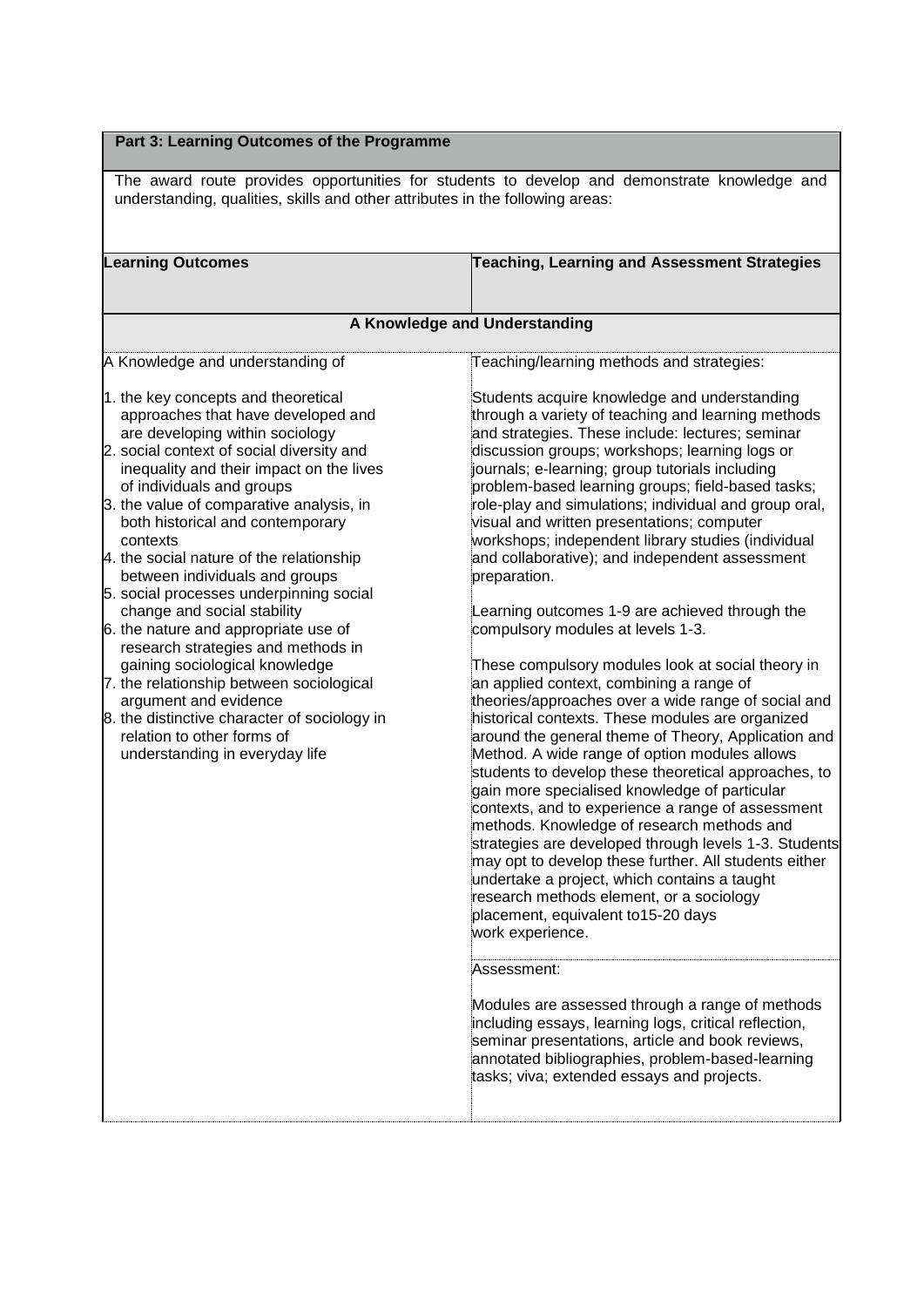|                                                                                                                                                                                                                                                                                                                                                                                                                                                                               | <b>B Intellectual Skills</b><br>Teaching/learning methods and strategies:<br>Skill 1 is achieved through compulsory modules at<br>levels 1-3.<br>Skills 2-4 are achieved largely through methods of<br>assessment and seminar work.<br>Students are made aware of assessment criteria<br>through information in module handbooks,<br>feedback on assessment and through detailed<br>discussion and preparation in seminars. This process<br>is supported through GDP.<br>Assessment:<br>Modules are assessed through a range of methods<br>including essays, learning logs, critical reflection,<br>seminar presentations, article and book reviews,<br>bibliographies, problem-based-learning<br>annotated<br>tasks; viva; extended essays and projects.<br><b>C Subject, Professional and Practical Skills</b><br>Teaching/learning methods and strategies:<br>Students gain an intellectual understanding of<br>methodological issues through compulsory<br>modules, especially through seminar discussion<br>and preparation for assessed work. Practical<br>skills derive from seminar preparation and other<br>assessed work such as essays and reviews.<br>The project modules combine all of these skills<br>at a high level. Links between theory and<br>methodology are specifically developed in<br>compulsory modules and in the Level 3 project<br>module. Optional modules allow students the<br>opportunity to develop these skills more fully.<br>Assessment:<br>Skills are assessed across a range of<br>assessment methods. They are demonstrated<br>at their highest level in the project module,<br>where students have to demonstrate both<br>understanding and the ability to apply this<br>understanding in a practical research context.<br>Skill 6 is developed in compulsory modules and<br>students have the opportunity to focus explicitly<br>on social, public and civic policy issues in a<br>range of optional modules. |  |  |  |
|-------------------------------------------------------------------------------------------------------------------------------------------------------------------------------------------------------------------------------------------------------------------------------------------------------------------------------------------------------------------------------------------------------------------------------------------------------------------------------|---------------------------------------------------------------------------------------------------------------------------------------------------------------------------------------------------------------------------------------------------------------------------------------------------------------------------------------------------------------------------------------------------------------------------------------------------------------------------------------------------------------------------------------------------------------------------------------------------------------------------------------------------------------------------------------------------------------------------------------------------------------------------------------------------------------------------------------------------------------------------------------------------------------------------------------------------------------------------------------------------------------------------------------------------------------------------------------------------------------------------------------------------------------------------------------------------------------------------------------------------------------------------------------------------------------------------------------------------------------------------------------------------------------------------------------------------------------------------------------------------------------------------------------------------------------------------------------------------------------------------------------------------------------------------------------------------------------------------------------------------------------------------------------------------------------------------------------------------------------------------------------------------------------------------------------------------------|--|--|--|
| <b>B</b> Intellectual Skills                                                                                                                                                                                                                                                                                                                                                                                                                                                  |                                                                                                                                                                                                                                                                                                                                                                                                                                                                                                                                                                                                                                                                                                                                                                                                                                                                                                                                                                                                                                                                                                                                                                                                                                                                                                                                                                                                                                                                                                                                                                                                                                                                                                                                                                                                                                                                                                                                                         |  |  |  |
| On successful completion of this award<br>students will be able to demonstrate the<br>following skills:<br>1. ability to appreciate the complexity of<br>human behaviour, social situations and<br>events and assessing the merits of<br>competing explanations<br>2. ability to gather, retrieve and synthesise<br>information<br>3. ability to review and evaluate evidence<br>4. ability to develop a reasoned argument<br>and critically interpret evidence               |                                                                                                                                                                                                                                                                                                                                                                                                                                                                                                                                                                                                                                                                                                                                                                                                                                                                                                                                                                                                                                                                                                                                                                                                                                                                                                                                                                                                                                                                                                                                                                                                                                                                                                                                                                                                                                                                                                                                                         |  |  |  |
|                                                                                                                                                                                                                                                                                                                                                                                                                                                                               |                                                                                                                                                                                                                                                                                                                                                                                                                                                                                                                                                                                                                                                                                                                                                                                                                                                                                                                                                                                                                                                                                                                                                                                                                                                                                                                                                                                                                                                                                                                                                                                                                                                                                                                                                                                                                                                                                                                                                         |  |  |  |
|                                                                                                                                                                                                                                                                                                                                                                                                                                                                               |                                                                                                                                                                                                                                                                                                                                                                                                                                                                                                                                                                                                                                                                                                                                                                                                                                                                                                                                                                                                                                                                                                                                                                                                                                                                                                                                                                                                                                                                                                                                                                                                                                                                                                                                                                                                                                                                                                                                                         |  |  |  |
| C Subject, Professional and Practical Skills                                                                                                                                                                                                                                                                                                                                                                                                                                  |                                                                                                                                                                                                                                                                                                                                                                                                                                                                                                                                                                                                                                                                                                                                                                                                                                                                                                                                                                                                                                                                                                                                                                                                                                                                                                                                                                                                                                                                                                                                                                                                                                                                                                                                                                                                                                                                                                                                                         |  |  |  |
| On successful completion of this award<br>students will be able to demonstrate the<br>following skills:<br>1. to investigate sociologically informed<br>questions<br>2. to report empirical sociological findings<br>3. to use different methods of sociological<br>enquiry<br>4. to identify the ethical issues in social<br>research<br>5. to undertake and present scholarly work<br>6. to examine the relevance and application<br>of academic and practical sociological |                                                                                                                                                                                                                                                                                                                                                                                                                                                                                                                                                                                                                                                                                                                                                                                                                                                                                                                                                                                                                                                                                                                                                                                                                                                                                                                                                                                                                                                                                                                                                                                                                                                                                                                                                                                                                                                                                                                                                         |  |  |  |
| work to issues of social, public and civic<br>policy                                                                                                                                                                                                                                                                                                                                                                                                                          |                                                                                                                                                                                                                                                                                                                                                                                                                                                                                                                                                                                                                                                                                                                                                                                                                                                                                                                                                                                                                                                                                                                                                                                                                                                                                                                                                                                                                                                                                                                                                                                                                                                                                                                                                                                                                                                                                                                                                         |  |  |  |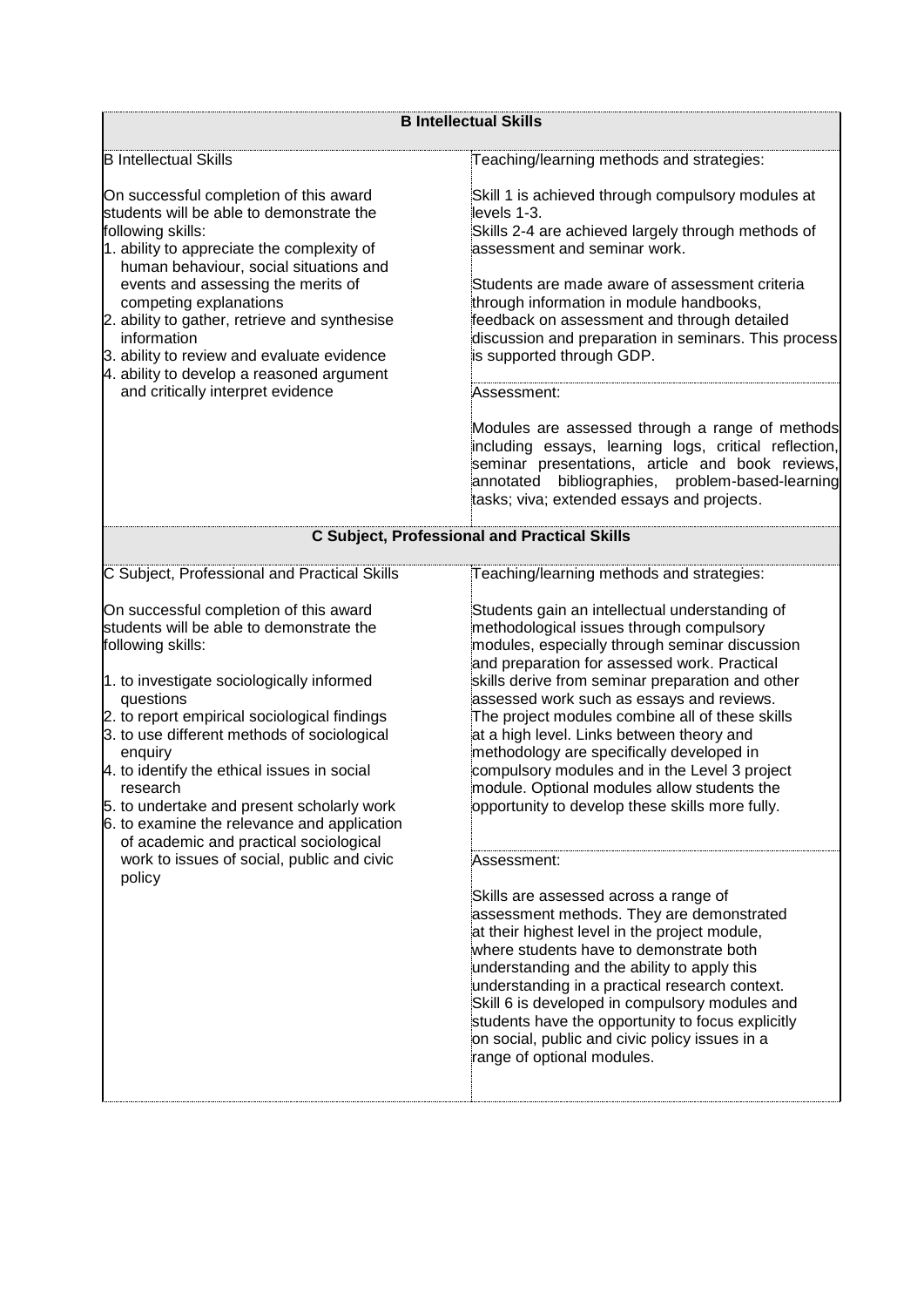|                                                                                                                                                                                                                                                                                                                                                                                                                                                                                                            | D Transferable Skills and other attributes                                                                                                                                                                                                                                                                                                                                                                                                                                                                                                                                                                                                                                                                                                                                                             |
|------------------------------------------------------------------------------------------------------------------------------------------------------------------------------------------------------------------------------------------------------------------------------------------------------------------------------------------------------------------------------------------------------------------------------------------------------------------------------------------------------------|--------------------------------------------------------------------------------------------------------------------------------------------------------------------------------------------------------------------------------------------------------------------------------------------------------------------------------------------------------------------------------------------------------------------------------------------------------------------------------------------------------------------------------------------------------------------------------------------------------------------------------------------------------------------------------------------------------------------------------------------------------------------------------------------------------|
| D Transferable Skills and other attributes                                                                                                                                                                                                                                                                                                                                                                                                                                                                 | Teaching/learning methods and strategies:                                                                                                                                                                                                                                                                                                                                                                                                                                                                                                                                                                                                                                                                                                                                                              |
| On successful completion of this award<br>students will be able to demonstrate ability<br>lin:<br>1. learning and study skills<br>2. written and oral communication skills in a<br>variety of contexts and modes<br>3. statistical and other quantitative<br>techniques<br>4. information retrieval skills in relation to<br>primary and secondary sources of<br>information<br>5. communication and information<br>technology skills<br>6. skills of time planning and management<br>7. group work skills | ICT skills are developed from level 1. Students<br>are introduced to a variety of IT issues in the<br>induction process and throughout the programme<br>and have a detailed introduction to library skills.<br>Opportunities to further develop ICT skills are<br>available in compulsory modules and all option<br>modules make use of the Blackboard virtual learning<br>environment. All assignments must be word<br>processed unless otherwise specified.<br>Communication skills are developed through<br>assessment methods such as essays, reviews,<br>seminar presentations and through seminar work.<br>General student study skills are<br>developed through level 1 and supported by<br>workshops throughout the programme and by<br>the university-wide Graduate Development<br>Programme. |
|                                                                                                                                                                                                                                                                                                                                                                                                                                                                                                            | Assessment:<br>The full ranges of assessments across the three<br>levels of the programme contribute positively to the<br>development and enhancement of transferable skills.<br>Additionally, transferable skills are inculcated as<br>students are required to work to strict assessment<br>deadlines, and therefore to develop skills of<br>organisation, time management and effective use of<br>sources of information.                                                                                                                                                                                                                                                                                                                                                                           |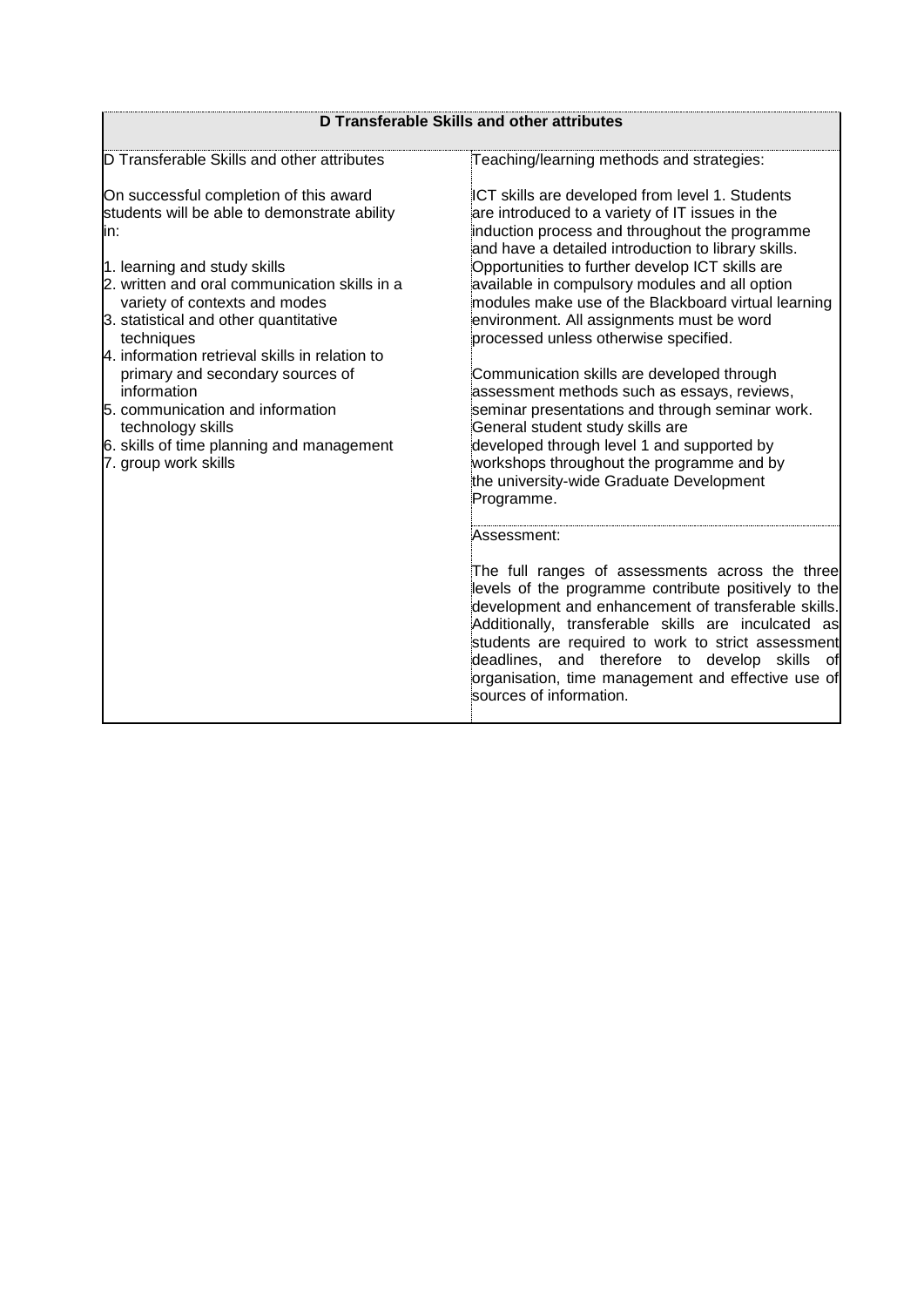### **Part 4: Programme Structure**

This structure diagram demonstrates the student journey from Entry through to Graduation for a **full time student**, including: level and credit requirements; interim award requirements; module diet, including compulsory and optional modules

| <b>ENTRY</b> |                   | <b>Compulsory Modules</b>                                                                                                                                                                                                                    | <b>Optional Modules</b>                                                                                                                                                                                                                                                                                                                                                                                                                                                                                                                                                                                                            | <b>Interim Awards</b>                                                                                                                                                                                                                                                                                                                                                                                                                                                                                      |
|--------------|-------------------|----------------------------------------------------------------------------------------------------------------------------------------------------------------------------------------------------------------------------------------------|------------------------------------------------------------------------------------------------------------------------------------------------------------------------------------------------------------------------------------------------------------------------------------------------------------------------------------------------------------------------------------------------------------------------------------------------------------------------------------------------------------------------------------------------------------------------------------------------------------------------------------|------------------------------------------------------------------------------------------------------------------------------------------------------------------------------------------------------------------------------------------------------------------------------------------------------------------------------------------------------------------------------------------------------------------------------------------------------------------------------------------------------------|
|              | Year <sub>1</sub> | UZSNLF-30-1<br>$\bullet$<br>Sociological Foundations<br>UZSNLG-30-1<br>$\bullet$<br>Sociological Practice<br>UZVSLG-30-1<br>$\bullet$<br>Social<br>Problems<br>and<br>Social Policy<br>UZVSLH-30-1<br>$\bullet$<br><b>Comparing Cultures</b> |                                                                                                                                                                                                                                                                                                                                                                                                                                                                                                                                                                                                                                    | <b>Certificate</b><br>in<br>Higher<br><b>Education - Social Science</b><br>Other requirements<br>120 credits of which not less<br>than 100 credits are at Level I<br>or above                                                                                                                                                                                                                                                                                                                              |
|              |                   | <b>Compulsory Modules</b>                                                                                                                                                                                                                    | <b>Optional Modules</b>                                                                                                                                                                                                                                                                                                                                                                                                                                                                                                                                                                                                            | <b>Interim Awards</b>                                                                                                                                                                                                                                                                                                                                                                                                                                                                                      |
|              | Year <sub>2</sub> | UZSSNRA-30-2<br>$\bullet$<br>&<br>Inequalities<br>Social<br>Social Identities<br>UZSNRB-30-2<br>$\bullet$<br>Sociological Research<br>and Investigation                                                                                      | Students must take 60 credits of<br>Level 2 (or above) Sociology<br>modules, or modules from the<br>approved list below:<br>UZSNNN-15-2<br>$\bullet$<br>Sociology Of Madness<br>UZSNRC-30-2<br>$\bullet$<br>Gender & Society<br>UZSNMQ-30-2<br>Psychoanalysis &<br>Sociology of Racism<br>UZSNNU-30-2<br>$\bullet$<br>Transgression<br>UZSSJP-15-2<br>$\bullet$<br>Sociology of Disability                                                                                                                                                                                                                                         | <b>Diploma</b><br>in<br>Higher<br><b>Education - Social Science</b><br>Other requirements<br>240 of which not less than<br>220 credits are at Level 2 or<br>above and not less than 100<br>credits are at Level 1 or<br>above                                                                                                                                                                                                                                                                              |
|              |                   | <b>Compulsory Modules</b>                                                                                                                                                                                                                    | <b>Optional Modules</b>                                                                                                                                                                                                                                                                                                                                                                                                                                                                                                                                                                                                            | <b>Interim Awards</b>                                                                                                                                                                                                                                                                                                                                                                                                                                                                                      |
|              | ო<br>Year         | UZSNPA-30-3<br><b>Contemporary Critiques</b><br>of Modern Society<br><b>EITHER</b><br>UZSNPJ-30-3<br>Project in Sociology<br>OК<br>UZSNQD-30-3<br>$\bullet$<br>Sociology Work<br>Placement                                                   | Students must take 60 credits<br>from the following list:<br>UZSNPU-30-3<br>$\bullet$<br>Social Psychology Of<br>Violence & Crime<br>UZSNPK-30-3<br>Psychoanalysis & Society<br>UZSNQU-30-3<br>$\bullet$<br>The Family, Community &<br>Crime<br>UZSNQP-30-3<br>$\bullet$<br>Childhood Disorder &<br>Disordered Childhood<br>UZSNQH-30-3<br>$\bullet$<br>Stop, Look, Listen: A<br>Sociology Of Culture<br>UZSNQN-30-3<br>$\bullet$<br>Representations of Crime<br>and Deviance<br><b>UZSSJN-30-3</b><br>$\bullet$<br>Protest, Policing & Public<br>Order<br><b>UZSSJQ-30-3</b><br>Real & Virtual Worlds:<br>Sociology of Cyberspace | <b>BA Sociology</b><br>Other requirements<br>300 credits of which not less<br>than 280 credits are at Level<br>3 or above, not less than 60<br>credits are at Level 2 or<br>above and not less than 60<br>credits at Level 1 or above<br>Target/Highest:<br><b>BA (Hons) Sociology</b><br>Credit requirements<br>360 credits of which not less<br>than 340 are at Level 3 or<br>above, not less than 200<br>credits are at Level 2 or<br>above and not less than 100<br>credits are at Level 1 or<br>above |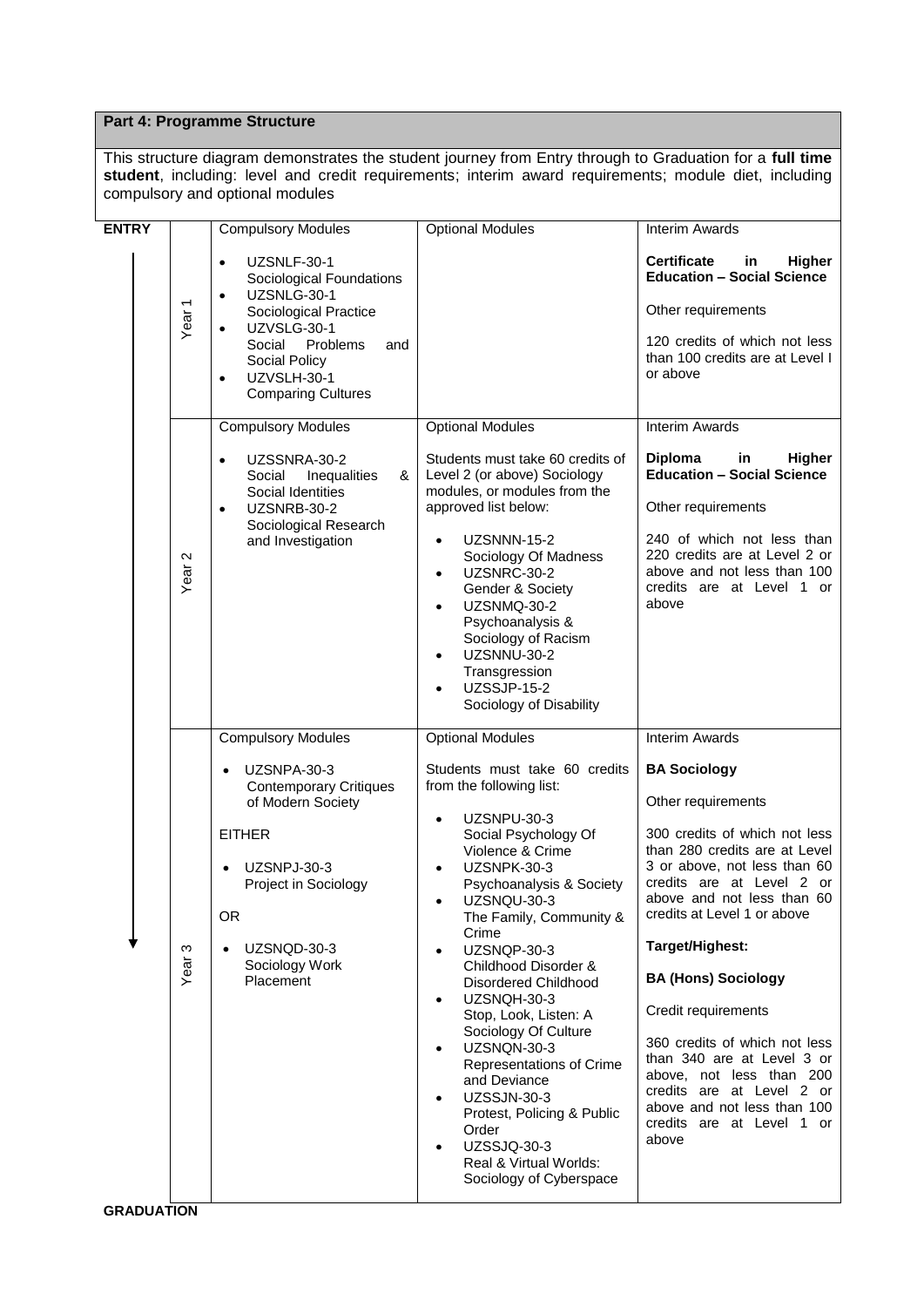#### **Part 5: Entry Requirements**

The University's Standard Entry Requirements apply with the following additions/exceptions\*:

Candidates must be able to satisfy the general admissions requirements of the University of the West of England with specific requirements as detailed below:

Please follow this link to view the university's basic minimum entry requirements:

<http://www.uwe.ac.uk/study/entryReqs.shtml>

For admission to the BA (Hons) Sociology with Criminology the following criteria must also be met:

- Achievement of the advertised UCAS points tariff
- GCSE grade C or above in Mathematics and English Language
- Pass in a recognised Foundation or Access course

Additionally applicants may be admitted to the programme provided they meet one of the following criteria and can demonstrate that they have achieved to an appropriate level in Maths, Science and English Language:

- The Advanced General National Vocational Qualification (AGNVQ) or Advanced General Scottish Vocational Qualification (AGSVQ). A twelve unit or full AGNVQ award being equivalent to two GCE A levels, a six unit or single AGNVQ award being equivalent to one GCE A level and a three unit award or part AGNVQ award being equivalent to one GCE AS level.
- The Irish Leaving Certificate (See UCAS website for tariff equivalences)
- The Scottish Leaving Certificate of Education (See UCAS website as above) [http://www.ucas.ac.uk/students/ucas\\_tariff/qualifications](http://www.ucas.ac.uk/students/ucas_tariff/qualifications)
- National Vocational Qualifications or Scottish Vocational Qualifications at level III.
- The European Baccalaureate.
- The International Baccalaureate.
- Other European or International qualifications which the University considers to be of equivalence to the above.

### **Part 6: Assessment**

**Approved to University Regulations and Procedures**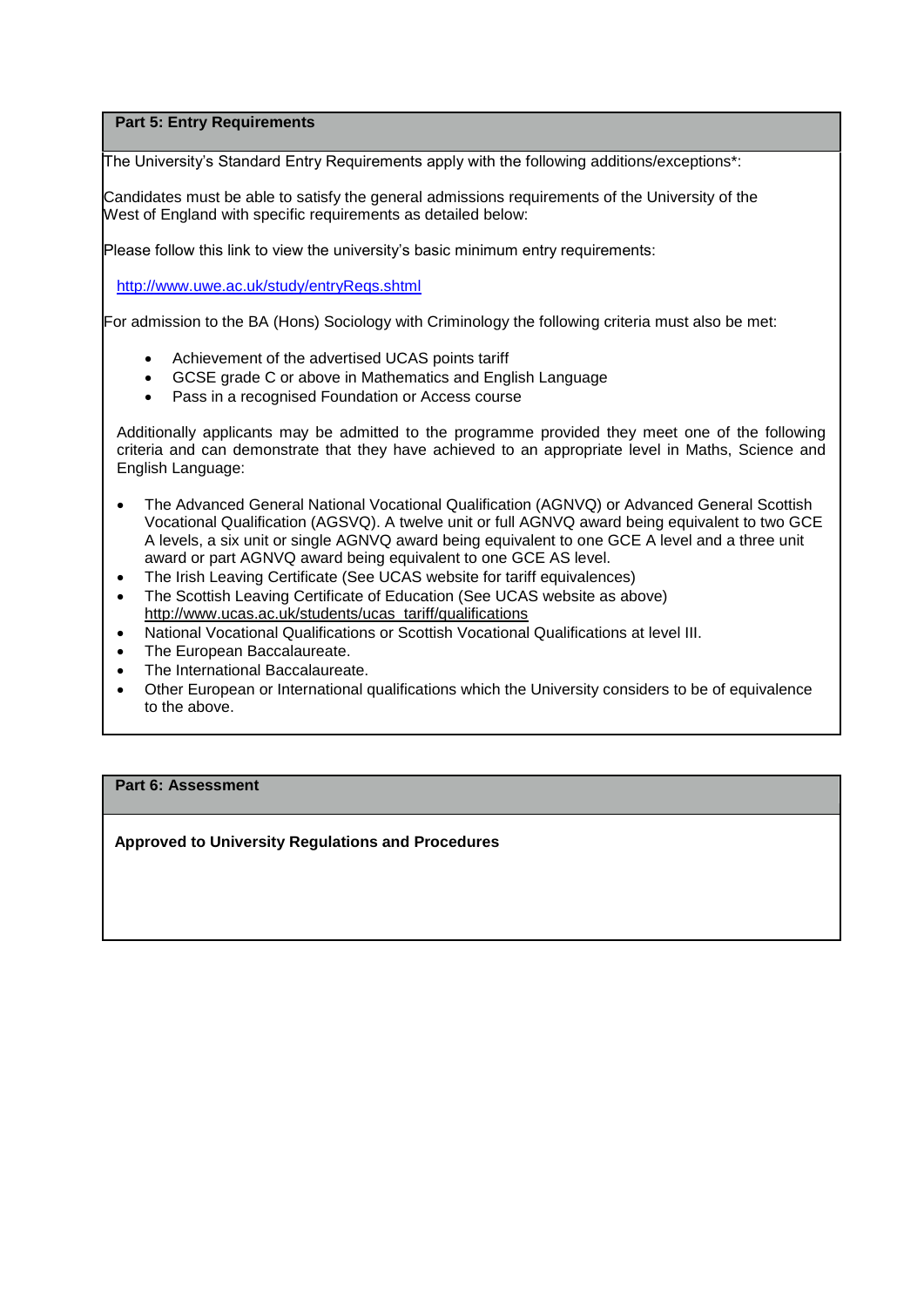**Assessment Map**

The programme encompasses a range of **assessment methods** (including e.g. essays, narratives, reports, projects, presentations, written examinations).These are detailed in the following assessment map:

|                                                           | <b>Assessment Map for BA (Hons) Sociology</b> |                            |                        |                        |                   |                             |                                        |                    |                        |              |           |
|-----------------------------------------------------------|-----------------------------------------------|----------------------------|------------------------|------------------------|-------------------|-----------------------------|----------------------------------------|--------------------|------------------------|--------------|-----------|
|                                                           |                                               | <b>Type of Assessment*</b> |                        |                        |                   |                             |                                        |                    |                        |              |           |
|                                                           |                                               | <b>Jnseen Written Exam</b> | Open Book Written Exam | In-class Written Test  | Exam<br>Practical | Practical Skills Assessment | Oral assessment and/or<br>presentation | Written Assignment | Report / Project       | Dissertation | Portfolio |
| <b>Compulsory</b><br><b>Modules</b><br>Level 1            | <b>UZSNLF-30-1</b>                            |                            | A<br>(50)              | $\overline{B}$<br>(15) |                   |                             | $\overline{B}$<br>(35)                 |                    |                        |              |           |
|                                                           | <b>UZSNLG-30-1</b>                            |                            |                        |                        |                   | B<br>(10)                   | A<br>(50)                              | B<br>(40)          |                        |              |           |
|                                                           | <b>UZSSLG-30-1</b>                            |                            |                        |                        |                   |                             | A<br>(50)                              |                    | $\overline{B}$<br>(50) |              |           |
|                                                           | <b>UZSSLH-30-1</b>                            |                            |                        |                        |                   |                             | Α<br>(50)                              |                    | B<br>(50)              |              |           |
| <b>Compulsory</b><br><b>Modules</b><br>Level <sub>2</sub> | <b>UZSNRA-30-2</b>                            |                            | A<br>(50)              |                        |                   |                             |                                        |                    | B<br>(50)              |              |           |
|                                                           | <b>UZSNRB-30-2</b>                            |                            |                        |                        |                   |                             |                                        |                    | A<br>(50)              |              | A<br>(50) |
| <b>Compulsory</b><br><b>Modules</b><br>Level 3            | <b>UZSNPA-30-3</b>                            | A<br>(50)                  |                        |                        |                   |                             |                                        | B<br>(50)          |                        |              |           |
|                                                           | <b>UZSNPJ-30-3</b><br><b>OR</b>               |                            |                        |                        |                   |                             | A<br>(25)                              |                    | A<br>(75)              |              |           |
|                                                           | <b>UZSNQD-30-3</b>                            |                            |                        |                        |                   |                             | A<br>(25)                              |                    | $\overline{A}$<br>(75) |              |           |

\*Assessment should be shown in terms of either Written Exams, Practical exams, or Coursework as indicated by the colour coding above.

#### **Part 7: Student Learning**

#### **Teaching, learning and assessment strategies to enable learning outcomes to be achieved and demonstrated**

At UWE, Bristol there is a policy for a minimum average requirement of 12hours/week contact time over the course of the full undergraduate programme. This contact time encompasses a range of face to face activities as described below. In addition a range of other learning activities will be embedded within the programme which, together with the contact time, will enable learning outcomes to be achieved and demonstrated.

On the Sociology programme teaching is a mix of scheduled, independent and placement learning. For the BA (Hons) Sociology

**Scheduled learning** includes lectures, seminars, tutorials, project supervision practical classes and workshops; work based learning. Scheduled sessions may vary slightly depending on the module choices made.

**Independent learning** includes hours engaged with essential reading, case study preparation, assignment preparation and completion etc. These sessions constitute an average time per level as